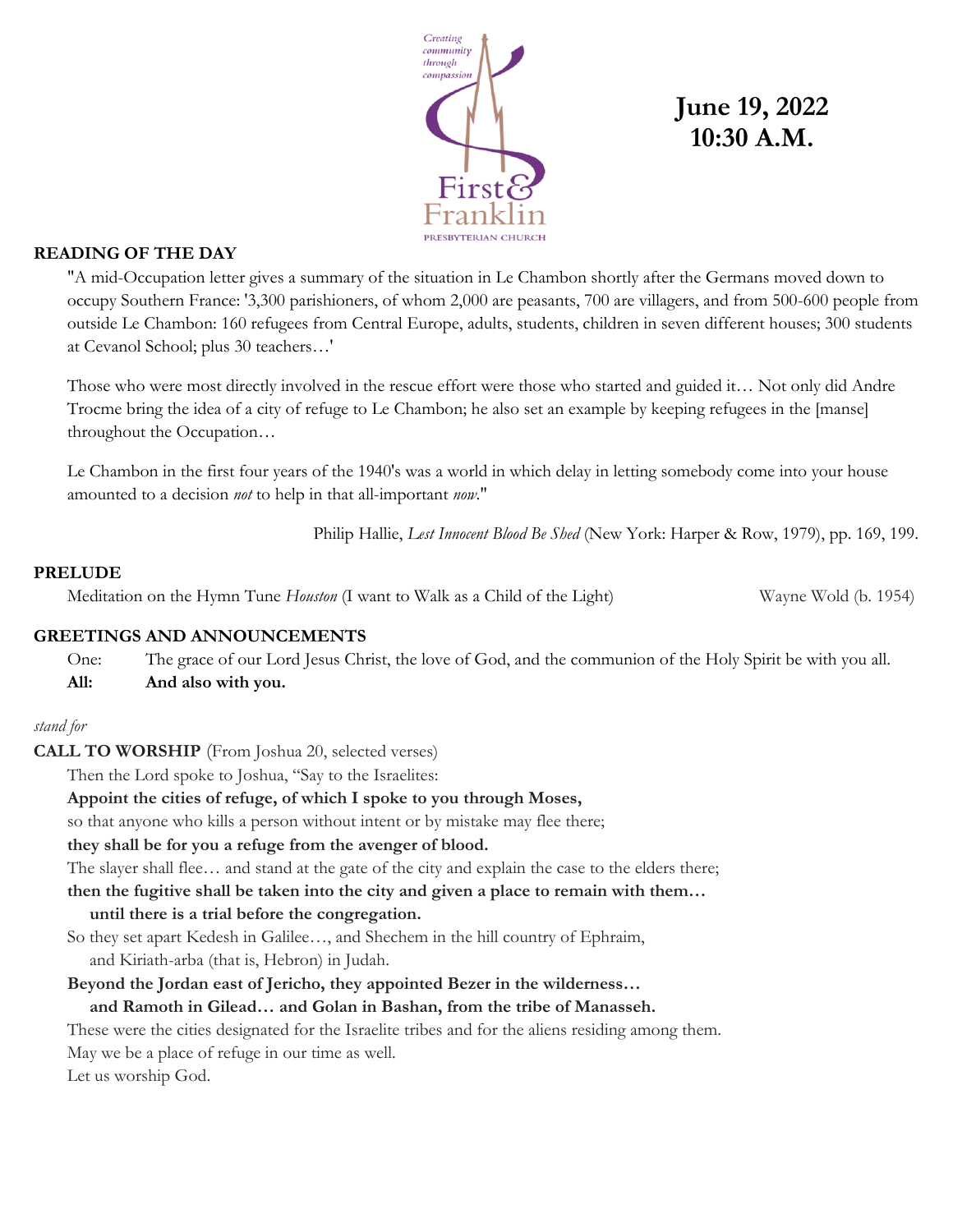## **HYMN OF PRAISE 469**



## *be seated for* **CALL TO CONFESSION Liturgist**

Let us join in a prayer of confession to God, who alone is Lord of the conscience.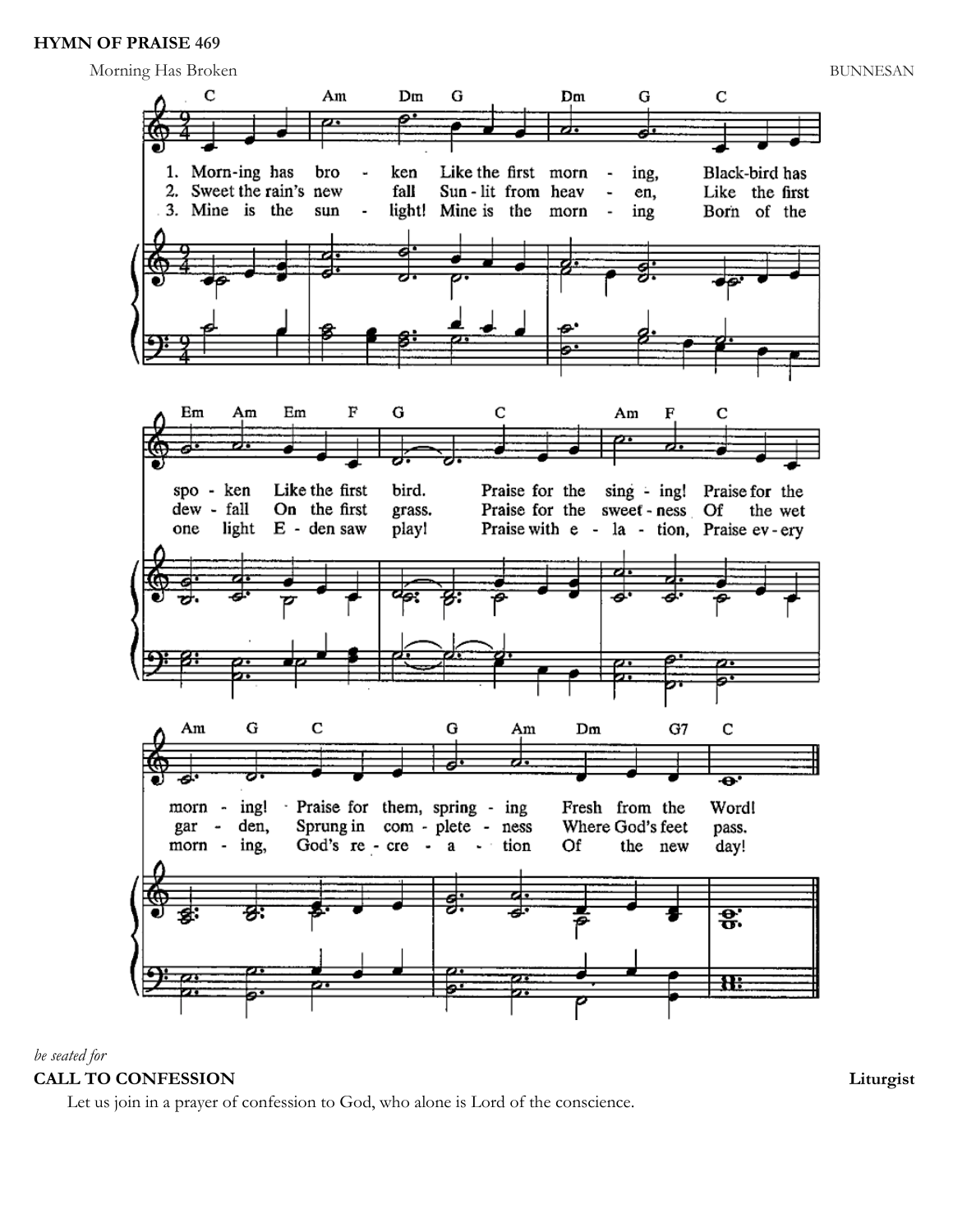#### **PRAYER OF CONFESSION**

**Lord of Life, keep us from all collaboration with the powers of evil, no matter how small. Give us discernment when our loyalties are divided. When we are ungenerous and withhold our gifts from others, soften our hearts. Help us hold to principle, even while showing mercy. And when we fail to do our duty to others and to you, forgive us, and give us another chance. O Lord, hear our prayer.**



**REFLECTION ON OUR CONFESSION** *sung in Spanish*



#### **DECLARATION OF FORGIVENESS**

Hear this good news: God approaches us like the father of the prodigal son, wishing to erase all the pain of estrangement and welcome us home with love. In the name of Jesus Christ, we are forgiven, renewed, and restored.

#### *stand for*

**RESPONSE TO OUR FORGIVENESS** *sing twice* SIYAHAMBA

**We are marching in the light of God, we are marching in the light of God!**

**We are marching in the light of God, we are marching in the light of God!**

**We are marching, marching, we are marching, we are marching in the light of God,**

**We are marching, marching, we are marching, we are marching in the light of God!**

 *Please pass the peace of God to your neighbors by a wave of blessing.*

#### *be seated for*

### **PRAYER FOR ILLUMINATION**

O God, as we open our ears to hear, may our eyes also see that your Word is a lamp unto our feet. Amen.

| FIRST SCRIPTURE READING         | Amos 5: 18-24                      | Liturgist             |
|---------------------------------|------------------------------------|-----------------------|
| <b>SOLO</b>                     |                                    |                       |
| This Little Light of Mine       |                                    | traditional spiritual |
|                                 |                                    | arr. Margaret Bonds   |
|                                 | Aleea Powell, soprano              |                       |
| <b>SECOND SCRIPTURE READING</b> | Matthew: $5:1-16$                  | Rev. Christian Iosso  |
| <b>SERMON</b>                   | <b>Lest Innocent Blood be Shed</b> | Rev. Christian Iosso  |

 *There follows a moment of silence for reflection*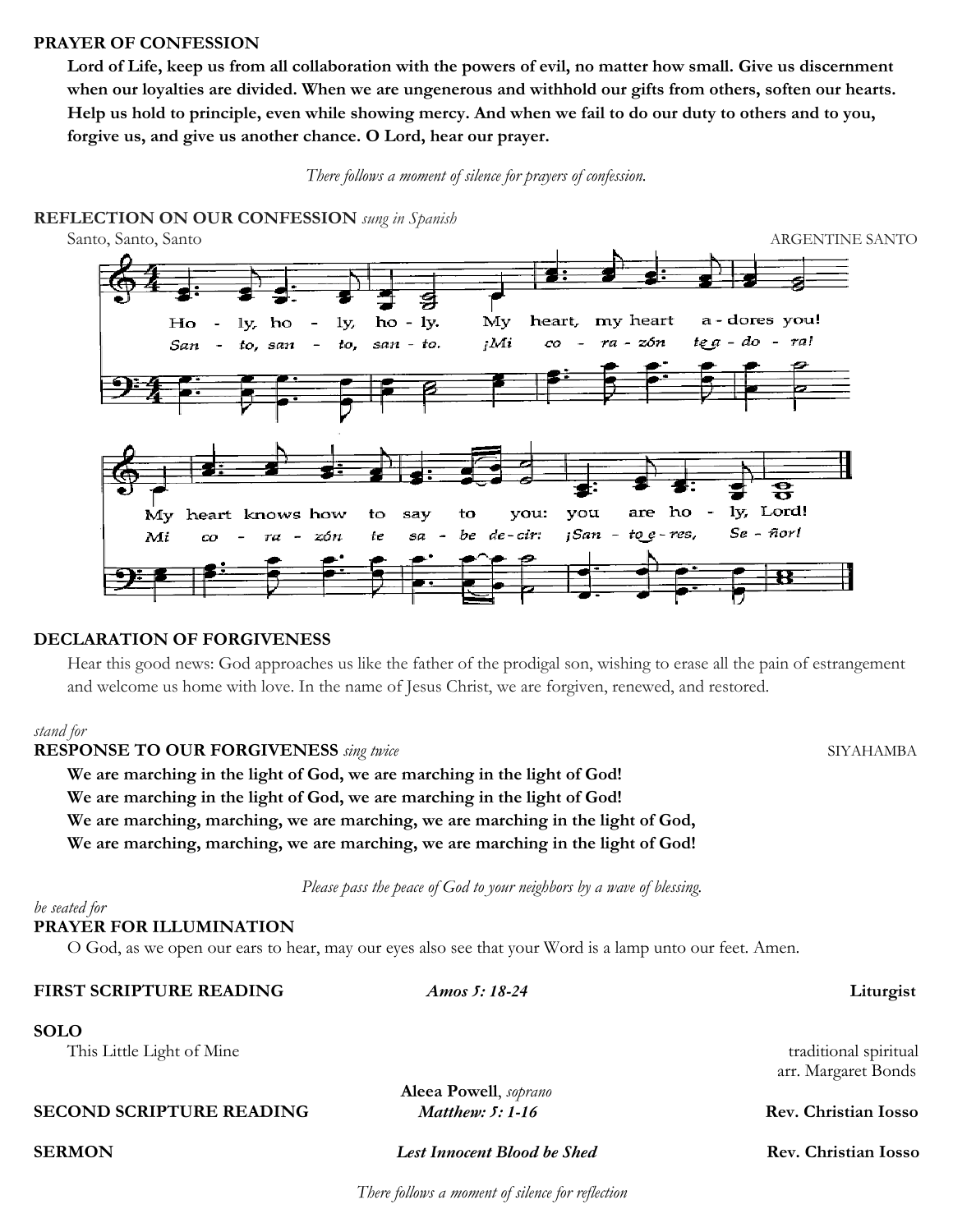## *stand for* **HYMN OF RESPONSE 339**

Be Thou My Vision SLANE



## **COMMISSIONING OF PRIDE WEEKEND PARTICIPANTS and CUBA PARTNERSHIP TRAVELERS**

### *be seated for*

## **PRAYERS OF THE PEOPLE**

- Prayers of thanksgiving for 62 years of marriage {Dave & Connie Fischel}
- Prayers for Eric, the young man attacked in front of the church last Sunday
- Prayers of thanksgiving for my cataract surgery went well and am seeing better each day {Becca Hollaway}
- Prayers for the volunteers of the food pantry as they distributed 38 bags of food to our neighbors.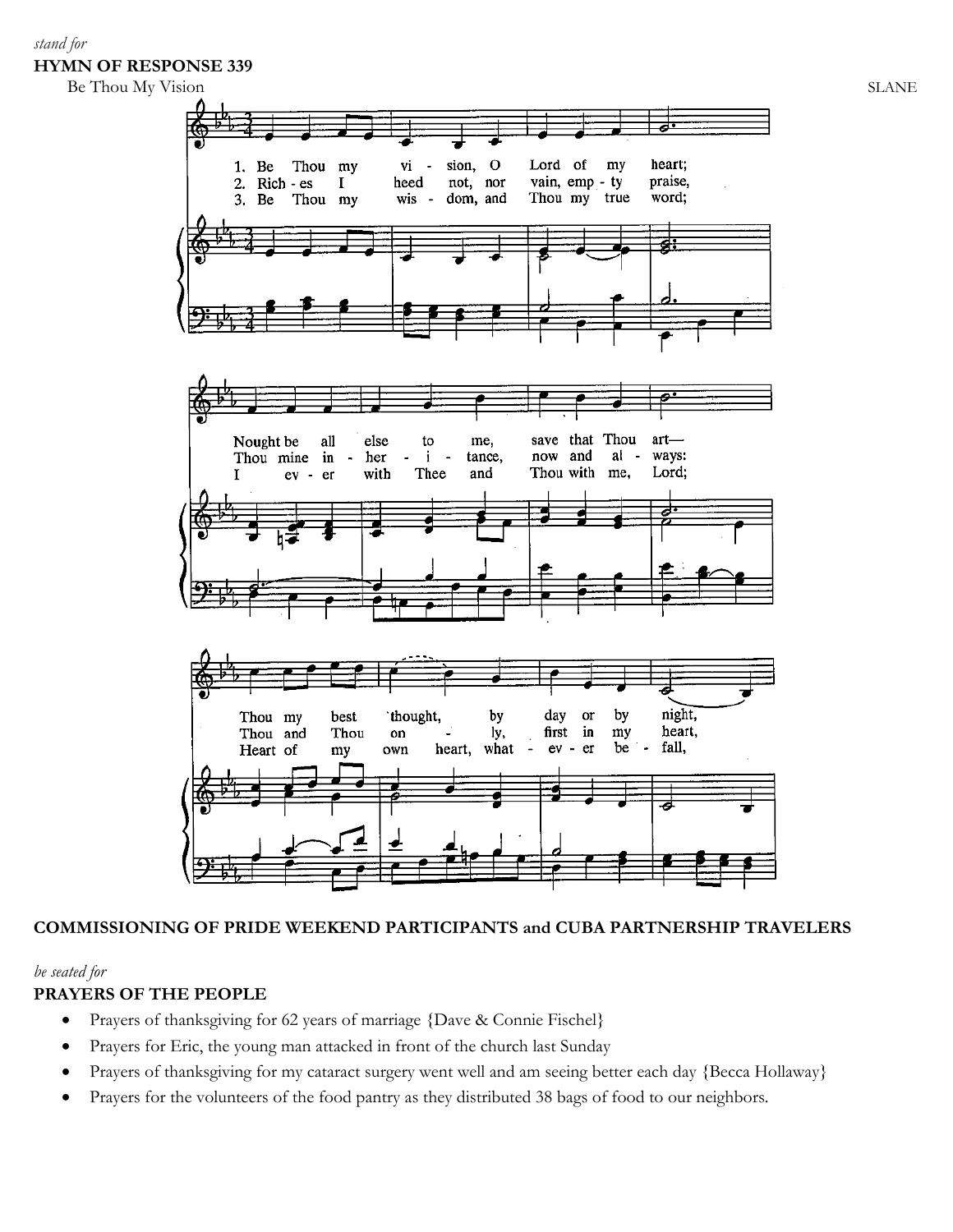## **PURPLE RIBBON LIST** (*June 6-13)*

| $\mathbf{H}$ DISTRIBUTED TO $\mathbf{H}$ (this vertice) |     |            |            |                   |    |    |           | We hang a purple ribbon on the        |
|---------------------------------------------------------|-----|------------|------------|-------------------|----|----|-----------|---------------------------------------|
| Justin Stewart                                          |     | 32 M Black |            | Brian Jones       | 19 |    | M Unknown |                                       |
| Donald Demetrius White                                  | 32. | M Black    |            | Anthony Barksdale | 63 | -⊢ | Black     | Park Avenue side of our building      |
| Darren Barnes                                           |     | 22 M Black |            | Legacy Bell       |    |    | Black     | to remind us to pray for the victims, |
| Craig Phillips Jr.                                      |     |            | 18 M Black |                   |    |    |           | survivors, and perpetrators of these  |
|                                                         |     |            |            |                   |    |    |           | acts of violence in Baltimore City.   |

## **THE LORD'S PRAYER**

**Our Father, who art in heaven, hallowed be thy name, Thy kingdom come, thy will be done, on earth as it is in heaven. Give us this day our daily bread; And forgive us our debts, as we forgive our debtors; And lead us not into temptation, but deliver us from evil. For thine is the kingdom and the power, and the glory, forever. Amen.**

## **OFFERTORY**

*See invitation to give in the Chat Box on Zoom and Facebook Live. If you wish to give online via our website, use this link* - Giving and Stewardship *If you would like to give your offering by mail, please send to the church office. Offerings are processed weekly.*

## **AT THE OFFERTORY**

Voluntary on the Hymn Tune *Repton* and *Repton* Robert Powell (b. 1932)

The great hymn of commissioning, *How Clear Is Our Vocation, Lord*, is frequently sung to the beautiful melody, *Repton*.

#### *stand for*

#### **DOXOLOGY 591** OLD HUNDREDTH

**Praise God, from whom all blessings flow; Praise Christ, all creatures here below; Praise Holy Spirit evermore; Praise Triune God, whom we adore. Amen.**

### **PRAYER OF DEDICATION** written by Phil Adams **Liturgist** Liturgist

God of all nations and all people, we sing praises and come to you with grateful hearts. Bless these offerings and help us use them, our time, and our talents in service to your "Kingdom" here on Earth. Move amongst us and in our hearts that we might heed your call, challenge our established routines, let go of what we know, and join your cause, even when it pulls us in new and different directions. We pray all these things as disciples of Jesus Christ, our guide and mentor. Amen.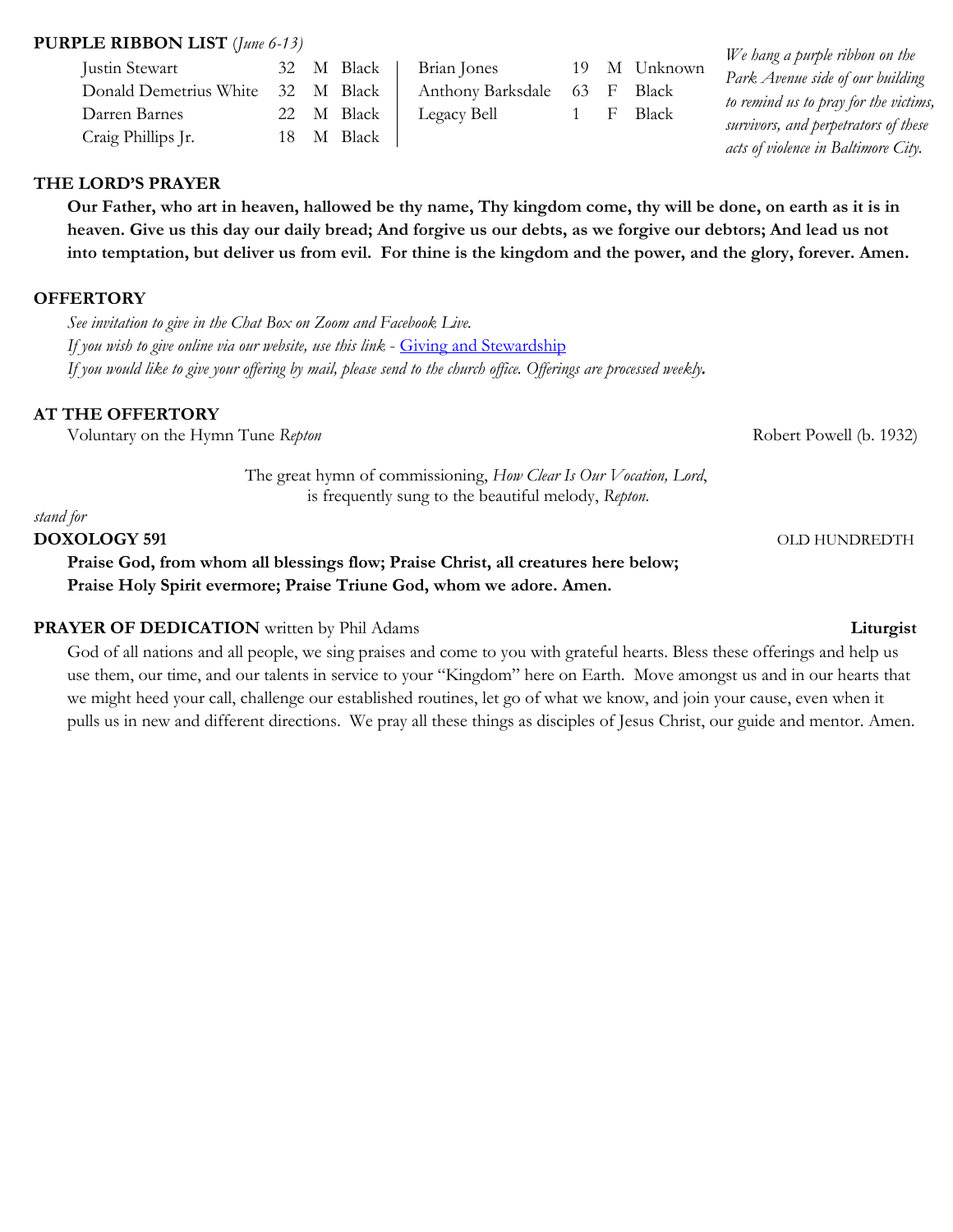## *remain standing for* **HYMN OF SENDING 411**



## **CHARGE AND BENEDICTION Rev. Christian Iosso**

### **POSTLUDE**

Day of Gladness Sidney Campbell (1909-1974)

It is the custom of this congregation to remain in the sanctuary for the postlude. Those wishing to exit may do so. **Grace and joy to all who have joined us in worship! Please join us for fellowship in Reid Chapel.**

## **LEADING WORSHIP TODAY**

**Rev. Christian Iosso,** *Interim Pastor* **Scott Spencer,** *liturgist* **Steve & Becca Hollaway,** *ushers* **Dr. Jason Kissel**, *organist & conductor* **Aleea Powell,** *soloist* **Diane Newman,** *fellowship*